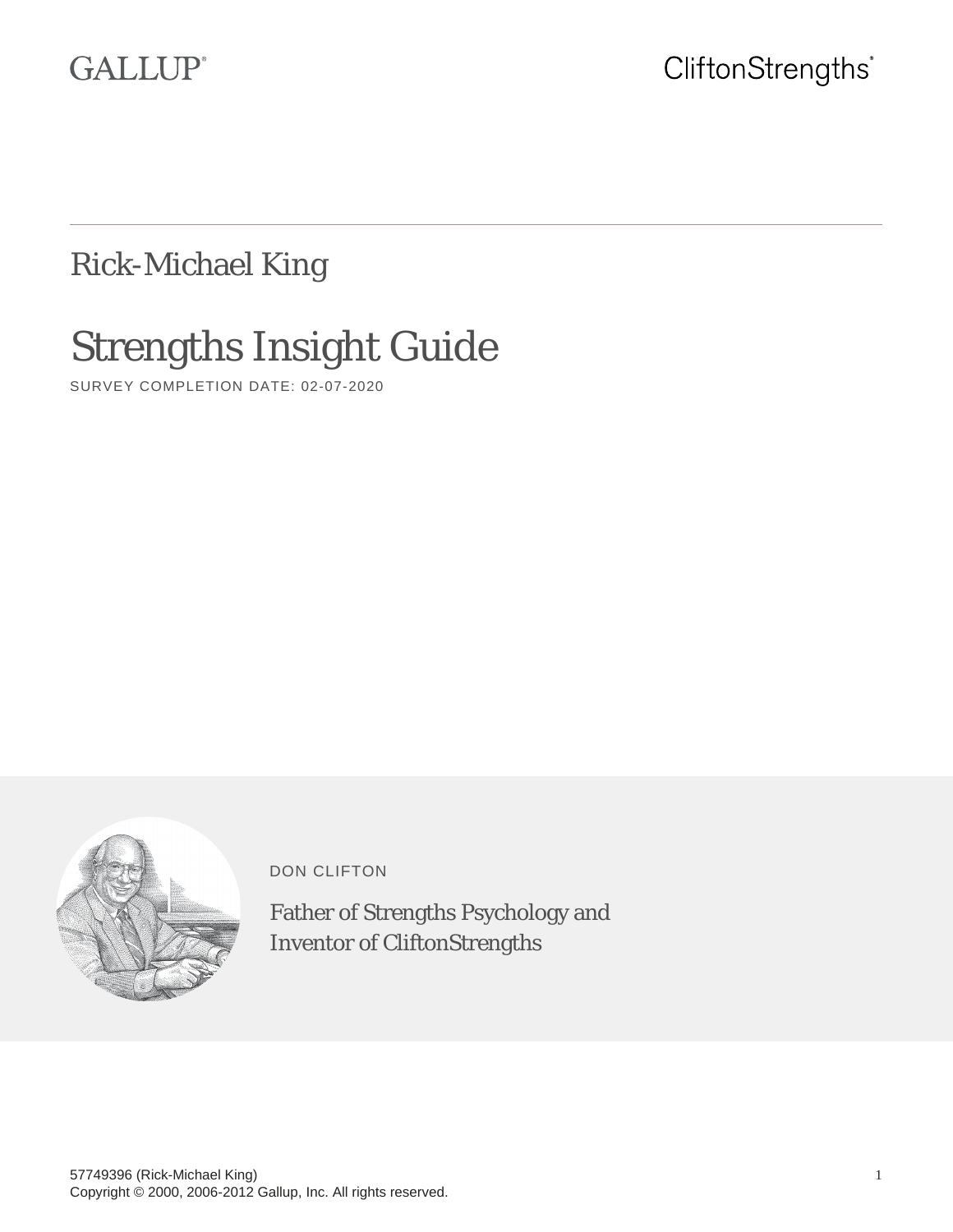# **GALLUP®**

# Rick-Michael King

SURVEY COMPLETION DATE: 02-07-2020

Depending on the order of your themes and how you responded to the assessment, some of your themes may share identical insight statements. If this occurs, the lower ranked theme will not display insight statements to avoid duplication on your report.

# Your Top 5 Themes

- 1. Strategic
- 2. Achiever
- 3. Activator
- 4. Connectedness
- 5. Relator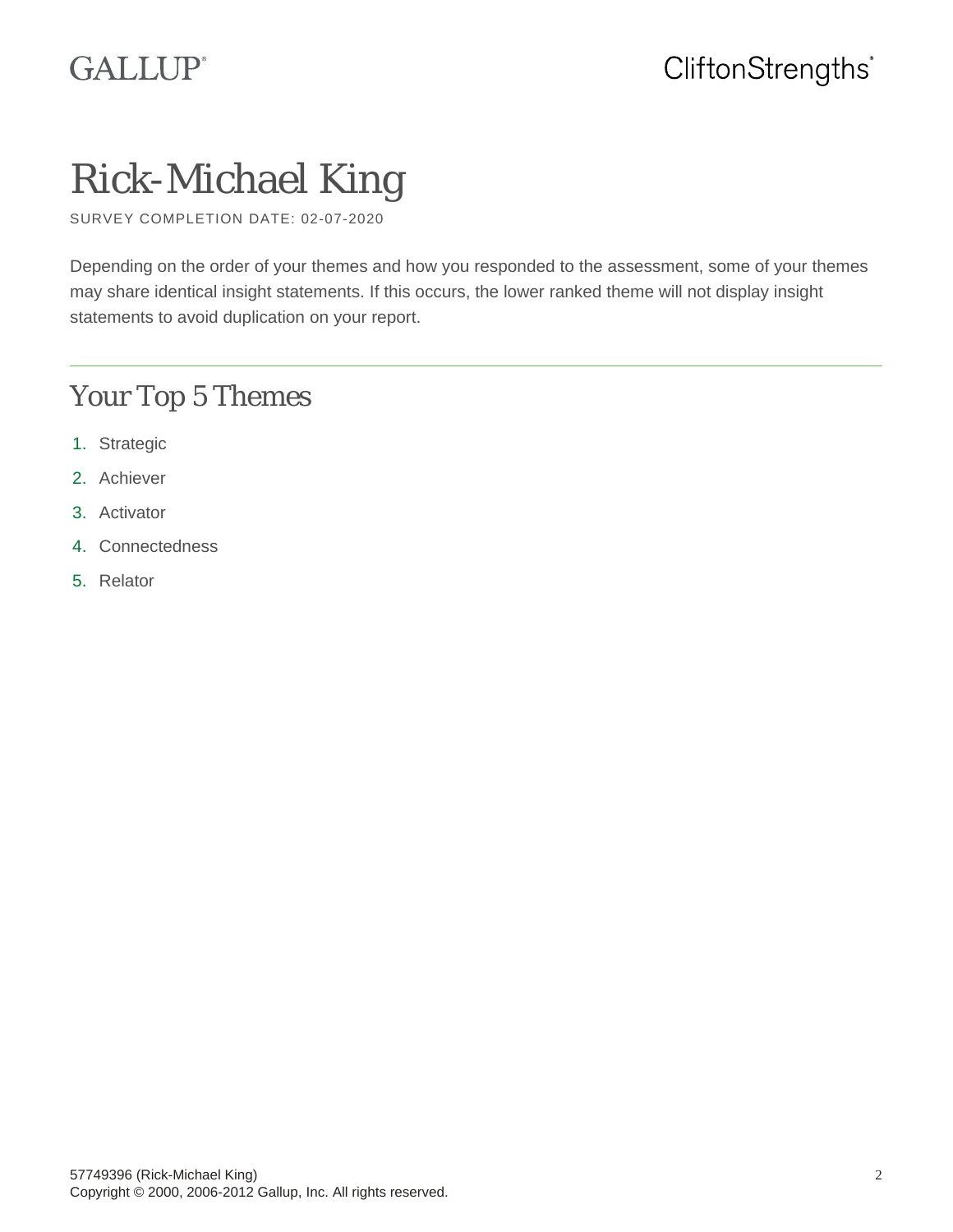# Strategic

## SHARED THEME DESCRIPTION

People who are especially talented in the Strategic theme create alternative ways to proceed. Faced with any given scenario, they can quickly spot the relevant patterns and issues.

## YOUR PERSONALIZED STRENGTHS INSIGHTS

#### **What makes you stand out?**

By nature, you generate innovative ideas. You have a unique perspective on events, people and situations. You probably inspire others to start projects and launch initiatives as a result of your perspective. You tend to identify a goal, devise numerous ways of reaching it and choose the best alternative. This explains why you see opportunities, trends and solutions before your teammates, classmates or peers do. It's very likely that you notice that the right word usually pops into your mind exactly when you need it. Your comfort with language makes the oral or written expression of your ideas or feelings appear almost effortless. Others benefit from your ability to transmit information, thoughts, or emotions by using a vocabulary they can easily understand. Driven by your talents, you examine the past. You discover why things happened. This permits you to foresee the future. You study humankind's story to identify subtle nuances, recurring sequences of events, and predictable human behavior. Generating clever, resourceful, inventive, and original alternatives, you can offer solutions to age-old problems. Chances are good that you enjoy brainstorming — that is, a group problem-solving technique that involves the spontaneous contribution of ideas from all participants. Because you have acquired special skills and knowledge, you can suggest a number of alternative solutions. Your expertise often serves as a springboard for your own and others' imaginations. This is the case when you are encouraged to think about the future. Instinctively, you select the right combination of words to convey your ideas or feelings. In the middle of discussions, your vocabulary provides you with precise phrases and terminology. You probably express yourself with ease and grace.

- 1. As you read your personalized strengths insights, what words, phrases, or lines stand out to you?
- 2. Out of all the talents in this insight, what would you like for others to see most in you?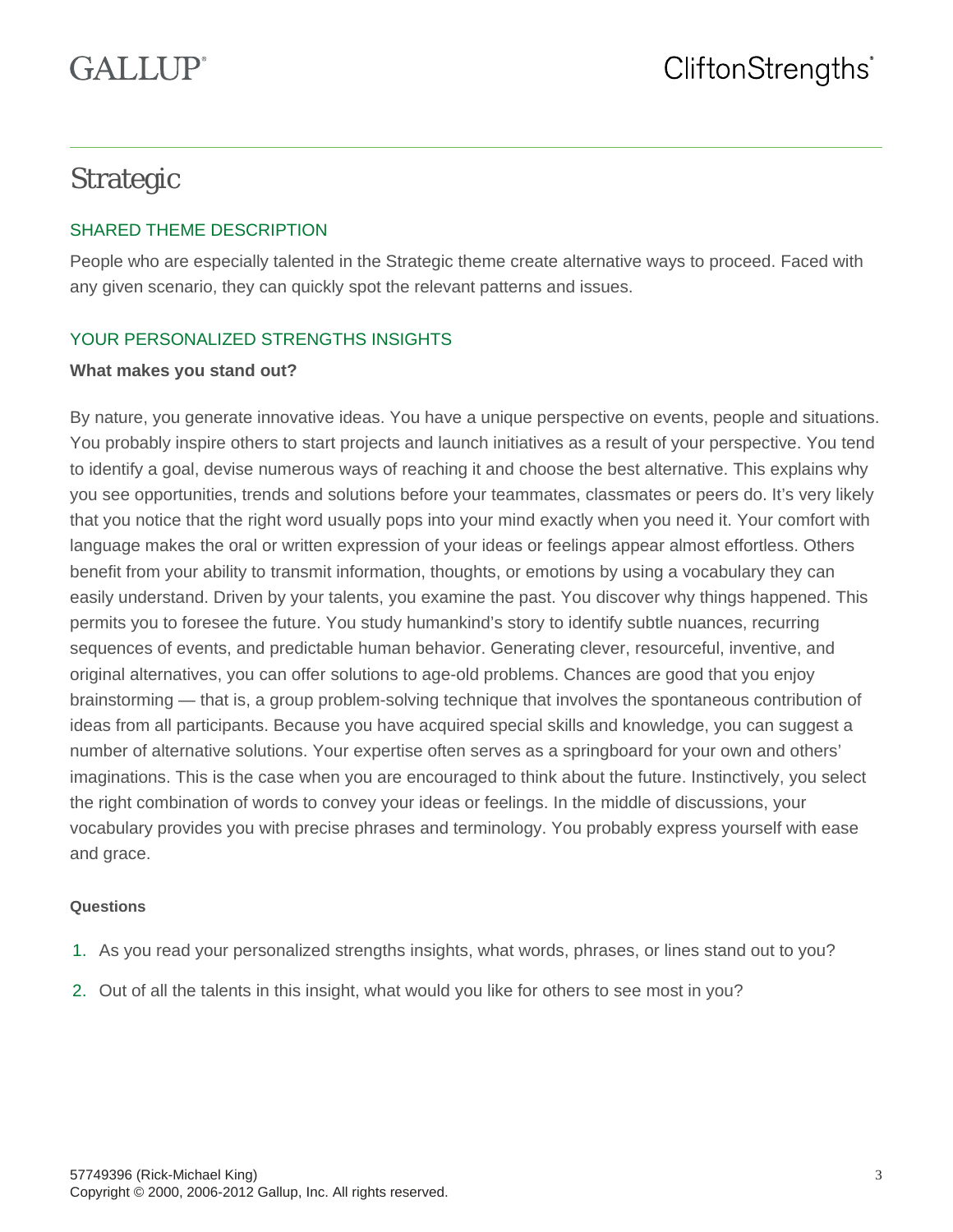# Achiever

## SHARED THEME DESCRIPTION

People who are especially talented in the Achiever theme have a great deal of stamina and work hard. They take great satisfaction from being busy and productive.

## YOUR PERSONALIZED STRENGTHS INSIGHTS

#### **What makes you stand out?**

It's very likely that you possess the physical and mental endurance to withstand hardships as well as stress. Characteristically you work harder and longer than most people are capable of doing. Because of your strengths, you might direct your mental and physical energy to required tasks, while optional tasks receive less attention. Under these circumstances, your ability to work or study for hours at a time may work to your advantage. Your biological makeup might determine when you are most alert, efficient, or productive. Instinctively, you traditionally determine for yourself and others what should be done. After you have made up your mind, you typically waste little time moving forward with projects or assignments. Chances are good that you periodically leap into the middle of difficult tasks. Perhaps you take over projects that must be done meticulously and accurately. Occasionally you feel you are the only person who can produce the right outcomes. Why? You likely set high standards of excellence for yourself and others. Often you trust only yourself to reach them. Driven by your talents, you may be inclined to look over your own or others' work more than once. Sometimes you need to verify that the basic building blocks are in the right place. Perhaps knowing that everything has been done properly makes it a little easier for you to let go of one assignment and begin your next project.

- 1. As you read your personalized strengths insights, what words, phrases, or lines stand out to you?
- 2. Out of all the talents in this insight, what would you like for others to see most in you?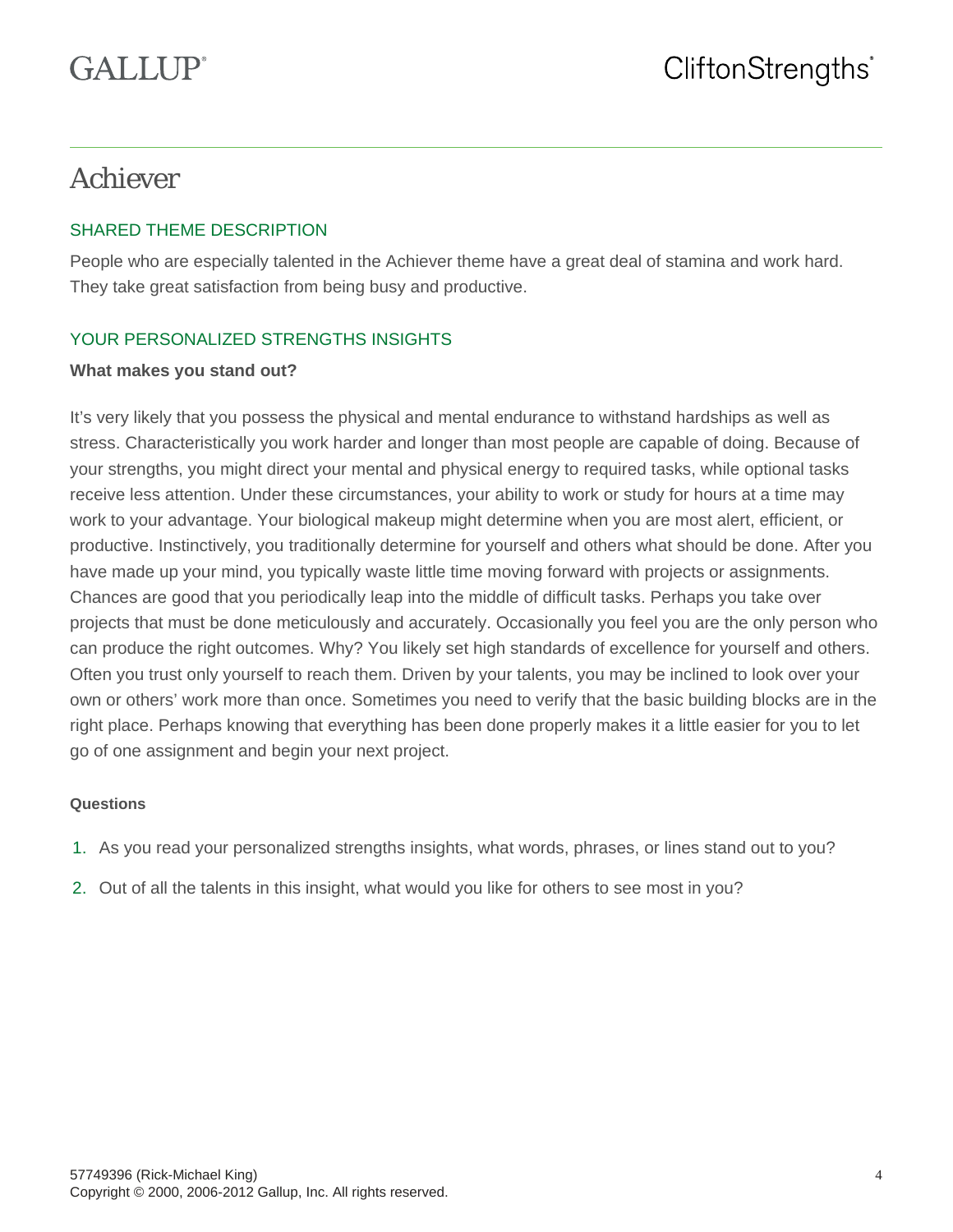# Activator

## SHARED THEME DESCRIPTION

People who are especially talented in the Activator theme can make things happen by turning thoughts into action. They are often impatient.

## YOUR PERSONALIZED STRENGTHS INSIGHTS

#### **What makes you stand out?**

Because of your strengths, you inspire enthusiasm in people with your words and deeds. You envision yourself being in charge of an important group one day. You are eager to set directions, make decisions, and assume responsibilities. You look forward to the benefits and privileges of rank. By nature, you generate enthusiasm so people become as eager as you are to transform an idea into something tangible. You are energized, not paralyzed, by opportunities and possibilities. Instinctively, you rely on your upbeat attitude to help people feel enthusiastic about life. You regularly direct their attention to what is good, beautiful, delightful, right, or possible. Others usually notice it is difficult to feel downcast — that is, in low spirits or dejected — when in your presence. Driven by your talents, you motivate your friends with your passion for moving ideas from the talking stage to the action stage. Your dedication to various projects rallies numerous individuals to work alongside you. Chances are good that you often make demands and issue orders. By reducing a challenging project to its basic parts, you probably convince individuals and groups it is "doable." You help these people see that the endeavor is not overwhelming or impossible. Then you concentrate everyone's attention on performing one task at time.

- 1. As you read your personalized strengths insights, what words, phrases, or lines stand out to you?
- 2. Out of all the talents in this insight, what would you like for others to see most in you?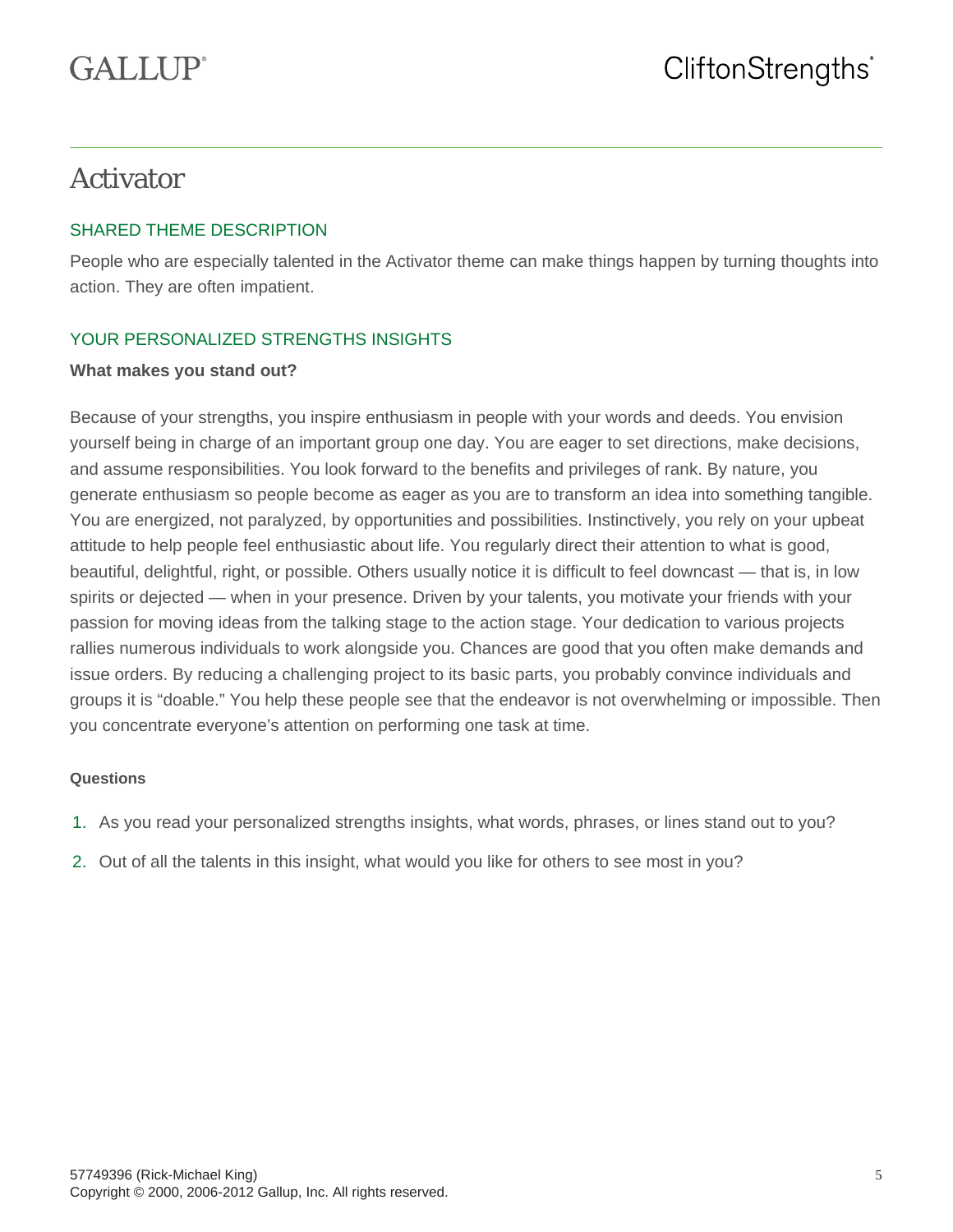## Connectedness

## SHARED THEME DESCRIPTION

People who are especially talented in the Connectedness theme have faith in the links between all things. They believe there are few coincidences and that almost every event has a reason.

## YOUR PERSONALIZED STRENGTHS INSIGHTS

#### **What makes you stand out?**

Driven by your talents, you frequently engage in laborious tasks. You yearn to dedicate yourself to worthy causes or noble purposes. Fortifying the bonds between yourself, the people you know, or even those you will never meet gives your life special meaning. Because of your strengths, you consider people more important than things. The value you place on humankind guides your decision-making. It also influences what you say and do as well as what you choose not to say and do. Chances are good that you sense every event is somehow the consequence of a series of actions, reactions, or lack of actions. You can accept that which cannot be fully explained using logic. You say there are no accidents. You are confident that things are linked together for a purpose that may or may not be revealed to you. By nature, you argue that hard work influences the course of your life more than anything else. You make your own good fortune by preparing yourself to take advantage of opportunities as they arise. Each time you are successful, you can outline exactly what you did to reach a goal. You link together facts, incidents, conversations, or available resources to understand your accomplishments. You resist the notion that life is nothing more than a game of chance. Instinctively, you sometimes sense a special bond with certain individuals regardless of whether you have met them. Perhaps time or distance does not prevent you from feeling closely linked to specific people or the lives they lead.

- 1. As you read your personalized strengths insights, what words, phrases, or lines stand out to you?
- 2. Out of all the talents in this insight, what would you like for others to see most in you?